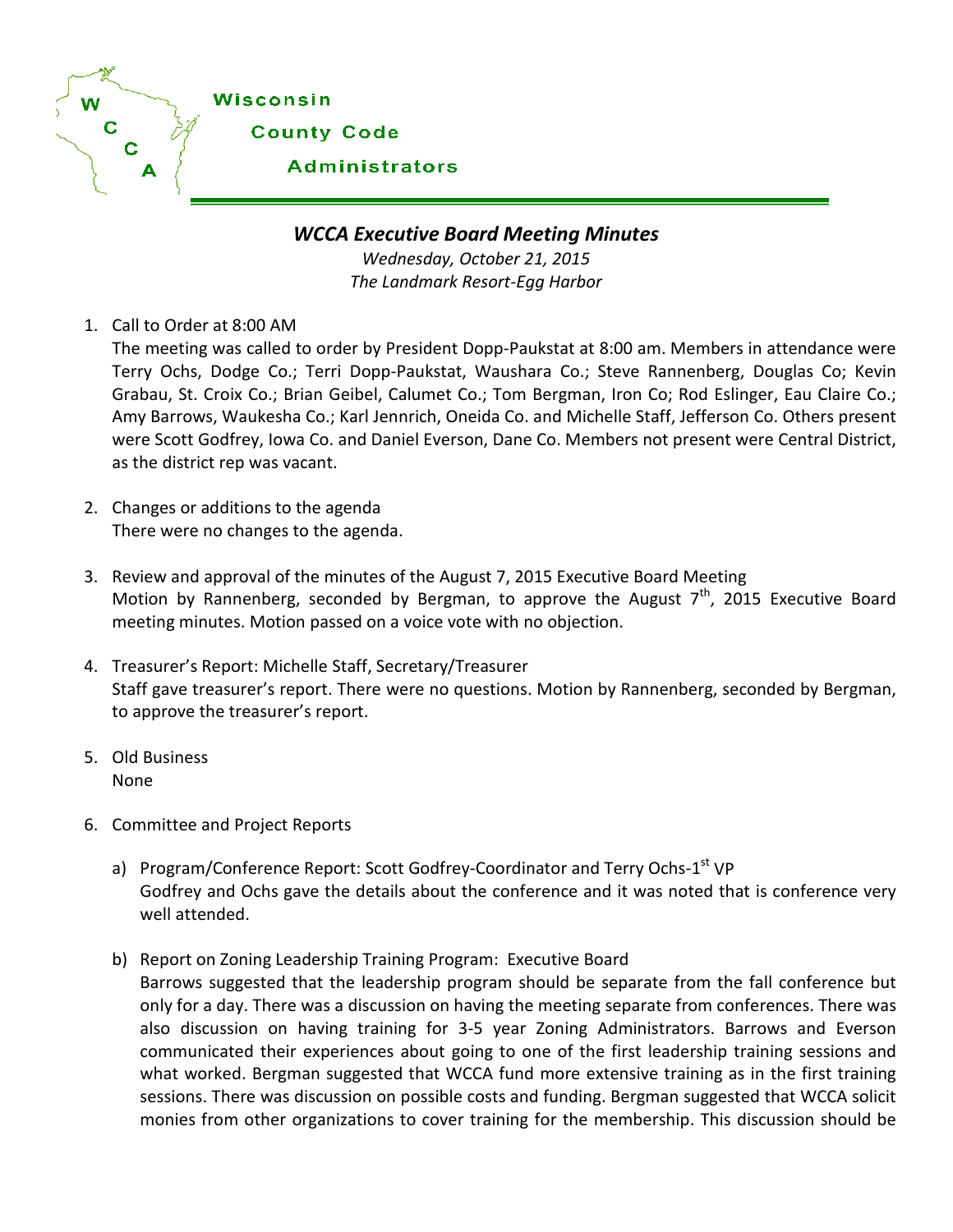taken up at the business meeting. Dopp-Paukstat stated this will be a past president project to look further into this.

- c) Awards/Scholarship Committee –Michelle Staff, Chair Staff gave a brief report on awards for this conference. Raffle tickets are being sold for the scholarship fund.
- d) Webpage/Decoder Coordinator Report: Michelle Staff and Tom Bergman, Interim Coordinators Staff and Bergman are working on both the webpage and decoder. Barrows asked if Act 55 link could be put on the web site.
- e) Legislative Report: Rod Eslinger, 2nd VP

Eslinger handed out the legislation report and started discussion with the Executive Board. Motion by Staff, seconded Barrows, to oppose SB266/AB371 and write a letter with the Wisconsin County Planners. There was a brief discussion on SB266/AB371. Motion passed on a voice vote with no objection. AB307 is the repeal of Act 55 related to the shoreland standards. Eslinger mentioned the high capacity wells legislation and briefly explained why they may be important to counties. Other than the bills discussed at past legislative reports, there were no new bills related to land use. There was a brief discussion on when the legislative session ends. It was mentioned that it should be ended by the 1st of February. Godfrey will send an e-mail from Brian Ohm to give an update on the federal case about signs.

- f) NR 115 Advisory Committee Report: Dan Everson, Chair and Dan Bowers WWA liaison Kay Lutze from the WIDNR for the conference explained Act 55. The advisory committee will be updating the NR115 guidebook. They hope to have the guidebook completed by December. There was discussion on the details on when the guidebook will be completed. Everson will be giving a guidebook presentation at the conference. There was a discussion on possible bills that would change Act 55, but at this point in time no bills have been introduced. There was a lengthy discussion on education to the public and our organization in relation to the zoning field in general and the new shoreland code. It was mentioned that Act 55 has happened and we just have to administrate the code.
- g) WCA Committee Report: Scott Godfrey There was no report from Godfrey.
- h) DSPS/POWTs Committee Report: Chris Olson, Chair DSPS has started to form the Technical Advisory Committee and have asked Dale Dimond from Marathon to be on the State committee. WCCA did not have a say in this appointment, DSPS choose Dimond.
- i) Executive Guidebook Update: Karl Jennrich, Chair Jennrich will work on the guidebook over the next couple of months.
- j) Non-Metallic Mining Advisory Council: Kevin Lien, Chair Justin Cavey from Marathon County has retired and Dopp-Paukstat has asked Kevin Lien. This position will need to be an appointment by the secretary. Dopp-Paukstat has asked DNR for an alternate in case the  $1<sup>st</sup>$  person cannot make it. There was a discussion on who could be a good alternate for this position.